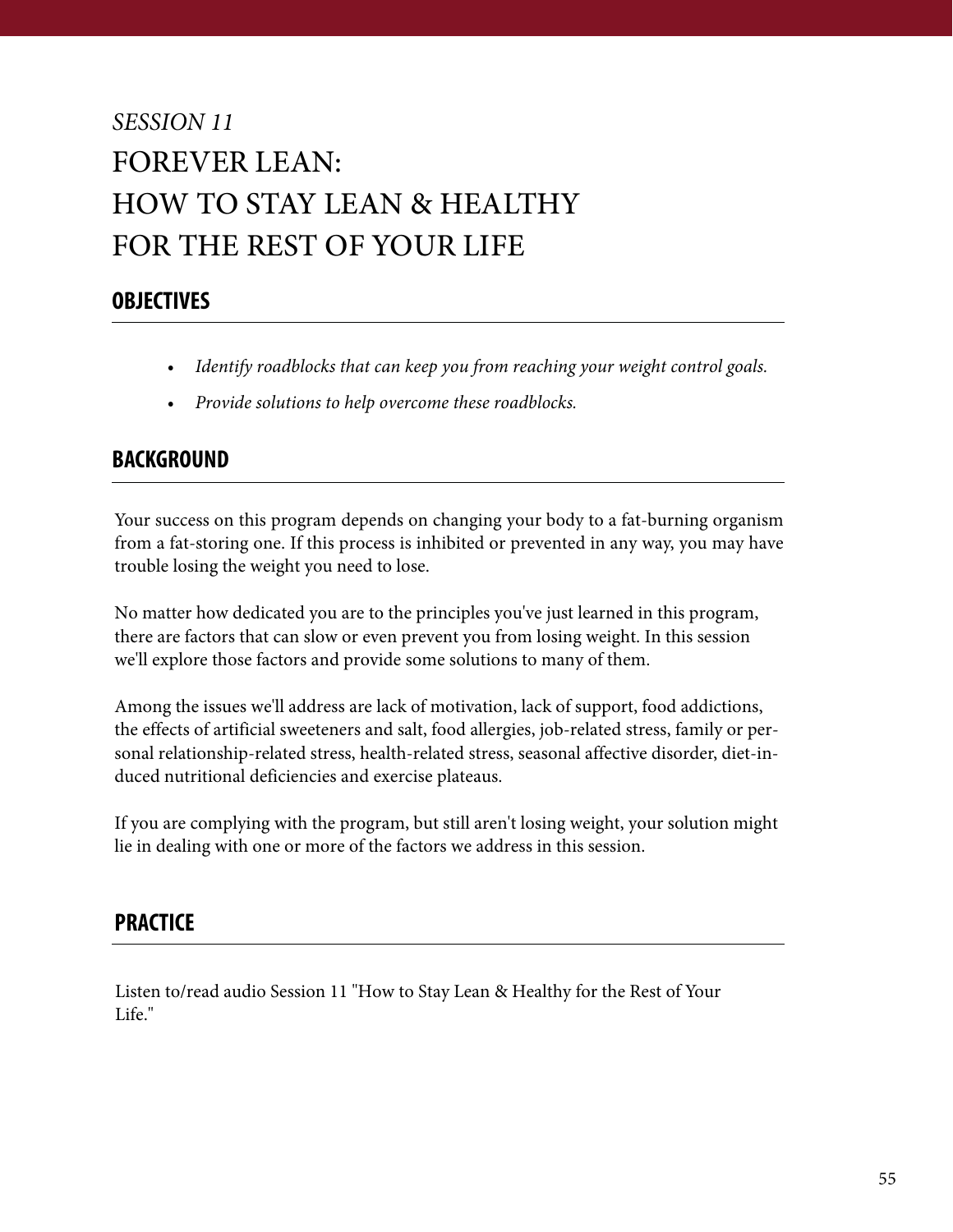2. If you feel you are complying with the principles of the program but you are having trouble losing weight list the factors discussed in this session that are most likely to be hampering your ability to lose weight.

3. Based on what you've heard in this session write a brief description of what you need to do to solve the three problems you identified in question 2.

#### **POINTS TO REMEMBER**

- Losing weight permanently may require taking charge of outside influences that are hampering your weight control efforts.
- The roadblocks we've discussed in this session are not excuses for failing to succeed on this program.
- The solutions we've presented in this session are designed to help you reach your goal of permanent weight loss.